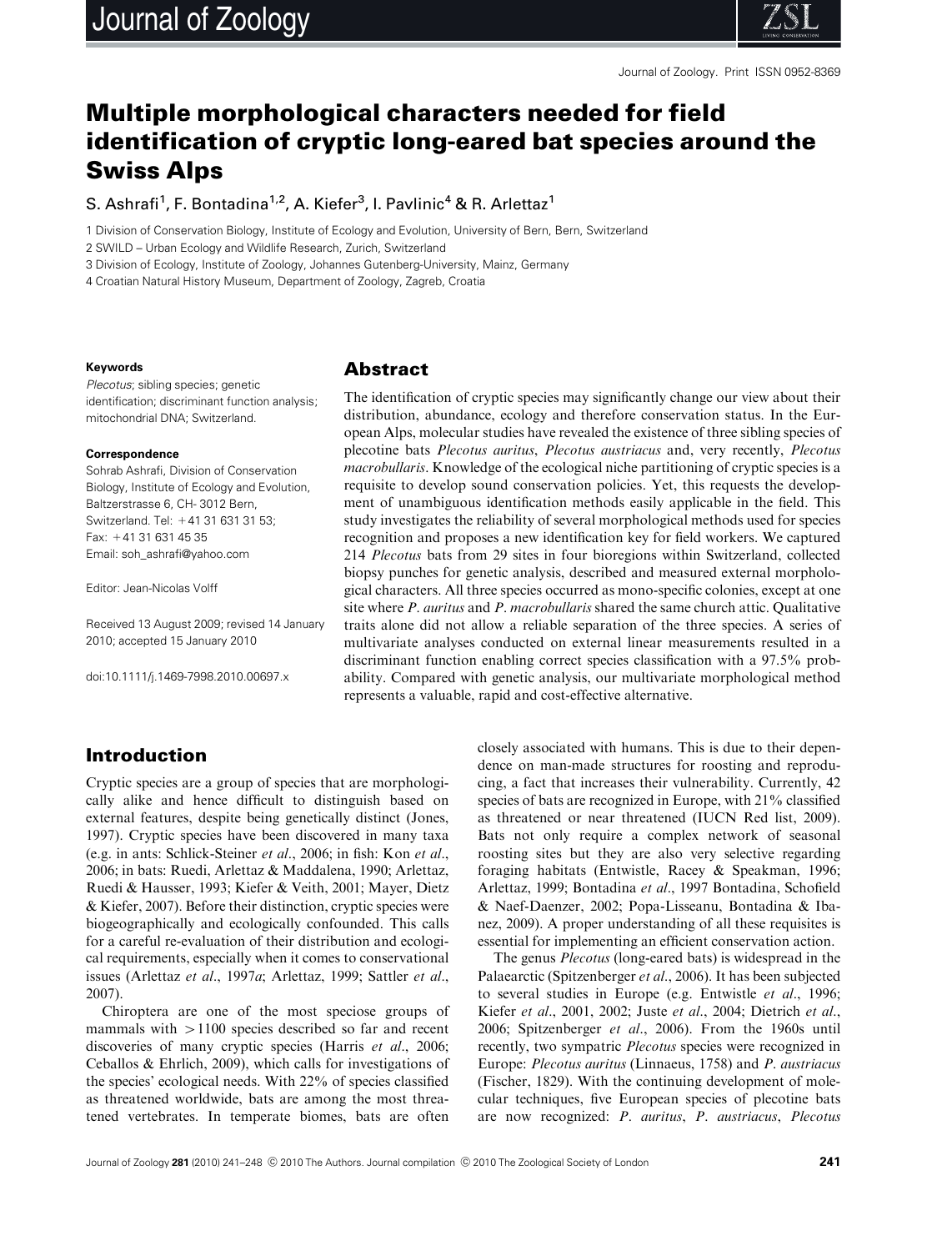Table 1 Study sites with coordinates, altitude, sample size (n=number of individuals), genetically identified species and haplotype (the new haplotype for Plecotus auritus is in italics)

| Sites (canton)            | Latitude        | Longitude      | Elevation (m) | Date       | Species          | $\eta$         | Haplotype      |
|---------------------------|-----------------|----------------|---------------|------------|------------------|----------------|----------------|
| Arbaz (VS)                | 46°12'          | 7°21'          | 1100          | 16.08.2006 | P. macrobullaris | $\mathbf{1}$   | macHT1         |
| Ayent (VS)                | $46^\circ 16'$  | 7°24'          | 1000          | 18.08.2006 | P. macrobullaris | 8              | macHT1         |
| Basse Nendaz (VS)         | $46^{\circ}11'$ | 7°18'          | 1000          | 9.08.2006  | P. macrobullaris | 5              | macHT1         |
| Blitzingen (VS)           | 46°26'          | 8°11'          | 1300          | 3.08.2006  | P. auritus       | 5              | aurHT3         |
| Col de Bretolet (VS)      | 46°08'          | $6^{\circ}47'$ | 1960          | 7.09.2006  | P. auritus       | 3              | aurHT3         |
| Collex (GE)               | 46°16'          | 6°07'          | 450           | 4.09.2006  | P. austriacus    | 7              | ausHT1         |
| Gampel (VS)               | 46°18'          | $7^\circ 44'$  | 640           | 4.08.2006  | P. macrobullaris | 10             | macHT1         |
| Gouffre Cathy Arzier (VD) | 46°29'          | $6^{\circ}08'$ | 1300          | 4.09.2006  | P. auritus       | 14             | aurHT3, aurHT7 |
| Grengiols (VS)            | 46°22'          | $8^{\circ}05'$ | 900           | 3.08.2006  | P. macrobullaris | 16             | macHT1         |
| Grimsuat (VS)             | $46^{\circ}15'$ | 7°23'          | 850           | 17.08.2006 | P. macrobullaris | 3              | macHT1         |
| Isérables (VS)            | 46°10'          | 7°15'          | 1000          | 19.08.2006 | P. auritus       |                | aurHT4         |
| Kirchrued (AG)            | $47^{\circ}17'$ | 8°5'           | 500           | 26.08.2006 | P. auritus       | $\overline{7}$ | aurHT7         |
| $Lax$ (VS)                | 46°23'          | 8°7'           | 1050          | 28.07.2006 | P. macrobullaris | 18             | macHT1         |
| Lens (VS)                 | $46^\circ 15'$  | 7°23'          | 1100          | 18.08.2006 | P. macrobullaris | 3              | macHT1         |
| Leytron, mine (VS)        | $46^{\circ}11'$ | 7°12'          | 617           | 6.08.2006  | P. macrobullaris | 2              | macHT1         |
| Ittenthal (AG)            | $47^{\circ}31'$ | $8^{\circ}03'$ | 410           | 26.08.2006 | P. austriacus    | 1              | ausHT1         |
| Mandach (AG)              | 47°32'          | 8°11'          | 490           | 22.08.2006 | P. austriacus    | 27             | ausHT1         |
| Mönthal (AG)              | $47^{\circ}31'$ | $8^{\circ}08'$ | 500           | 21.08.2006 | P. austriacus    | 4              | ausHT1         |
| Obergesteln (VS)          | 46°30'          | 8°19'          | 1360          | 2.08.2006  | P. auritus       | 5              | aurHT3         |
| Obergesteln (VS)          | 46°30'          | 8°19'          | 1360          | 2.08.2006  | P. macrobullaris | 6              | macHT1         |
| Pfyn (VS)                 | 46°18'          | 7°36'          | 420           | 7.08.2006  | P. auritus       | 8              | aurHT3, aurHT4 |
| Poteux Cave (VS)          | 46°10'          | 7°10'          | 1000          | 29.07.2006 | P. macrobullaris | 12             | macHT1         |
| Salins (VS)               | $46^{\circ}12'$ | 7°21'          | 600           | 15.08.2006 | P. auritus       | 17             | aurHT7         |
| Sembrancher (VS)          | 46°04'          | 7°09'          | 740           | 31.07.2006 | P. macrobullaris | 8              | macHT1         |
| Thalheim (AG)             | 47°26'          | $8^{\circ}06'$ | 460           | 2.08.2006  | P. austriacus    | 1              | ausHT1         |
| Ulrichen (VS)             | 46°30'          | 8°18'          | 1340          | 30.07.2006 | P. macrobullaris | $\overline{2}$ | macHT1         |
| Vens, pond (VS)           | 46°05'          | $7^{\circ}06'$ | 1250          | 30.07.2006 | P. auritus       | 1              | aurHT7         |
| Vens, cave (VS)           | 46°05'          | 7°06'          | 1200          | 08.08.2006 | P. auritus       | 3              | aurHT4, aurHT7 |
| Wiler-Guttet (VS)         | 46°19'          | $7^{\circ}40'$ | 1260          | 8.08.2006  | P. macrobullaris | 14             | macHT1         |
| Zeihen (AG)               | 47°28'          | $8^{\circ}05'$ | 450           | 25.08.2006 | P. austriacus    | $\overline{2}$ | ausHT1         |

VS, Valais; GE, Geneva; VD, Vaud; AG, Aargau.

kolombatovici Dulic, 1980, Plecotus macrobullaris Kuzjakin, 1965 and the Sardinian insular endemic P. sardus Mucedda, Kiefer, Pidinchedda & Veith, 2002. Based on phylogenetic analysis, Juste et al. (2004) distinguished two major clades of Plecotine bats in Europe, the *auritus* group including P. auritus, P. macrobullaris and P. sardus; and the austriacus group, which contains P. austriacus and P. kolombatovici. In Central Europe, the presence of the two sibling species P. auritus and P. austriacus has been known for some time. Recently, however, molecular evidence has proven the existence of a third sympatric cryptic species, P. macrobul*laris*, which occurs mostly in the Alpine region (Kiefer  $\&$ Veith, 2001; Kiefer et al., 2002; Spitzenberger et al., 2006). In the European Alps, P. macrobullaris appears to occur sympatrically with *P. auritus* and in the vicinity of *P.* austriacus (Juste et al., 2004).

Reliable identification of these three species is difficult, and so far only possible with certainty through molecular methods (Kiefer et al., 2002; Spitzenberger, Haring & Tvrtkovic, 2002). However, these methods are time consuming and relatively expensive, with the results not instantaneously available to field workers. Therefore, in order to complement the current distribution and conservation status of Central European Plecotus, an easy identification method is needed. The present study aims, firstly, to evaluate the reliability of morphological characters already proposed for species identification, and secondly to build an updated, refined identification kit for field workers in Central Europe, which is a pre-requisite for any ecological and conservation studies in this area.

# Materials and methods

#### Field sampling and data collection

In summer 2006, we sampled 214 *Plecotus*, which were assumed to belong to the three target species, at 29 sites in southern, northern and western Switzerland (Table 1). We captured Plecotus bats in four out of the six bioregions in Switzerland (Jura Mountains, Plateau, Western Central Alps and Northern Alps; Gonseth et al., 2001), where we expected the species to occur sympatrically. Most of the capture sites were already known as nocturnal or colonial roosts of long-eared bats (data bank of the Swiss Bat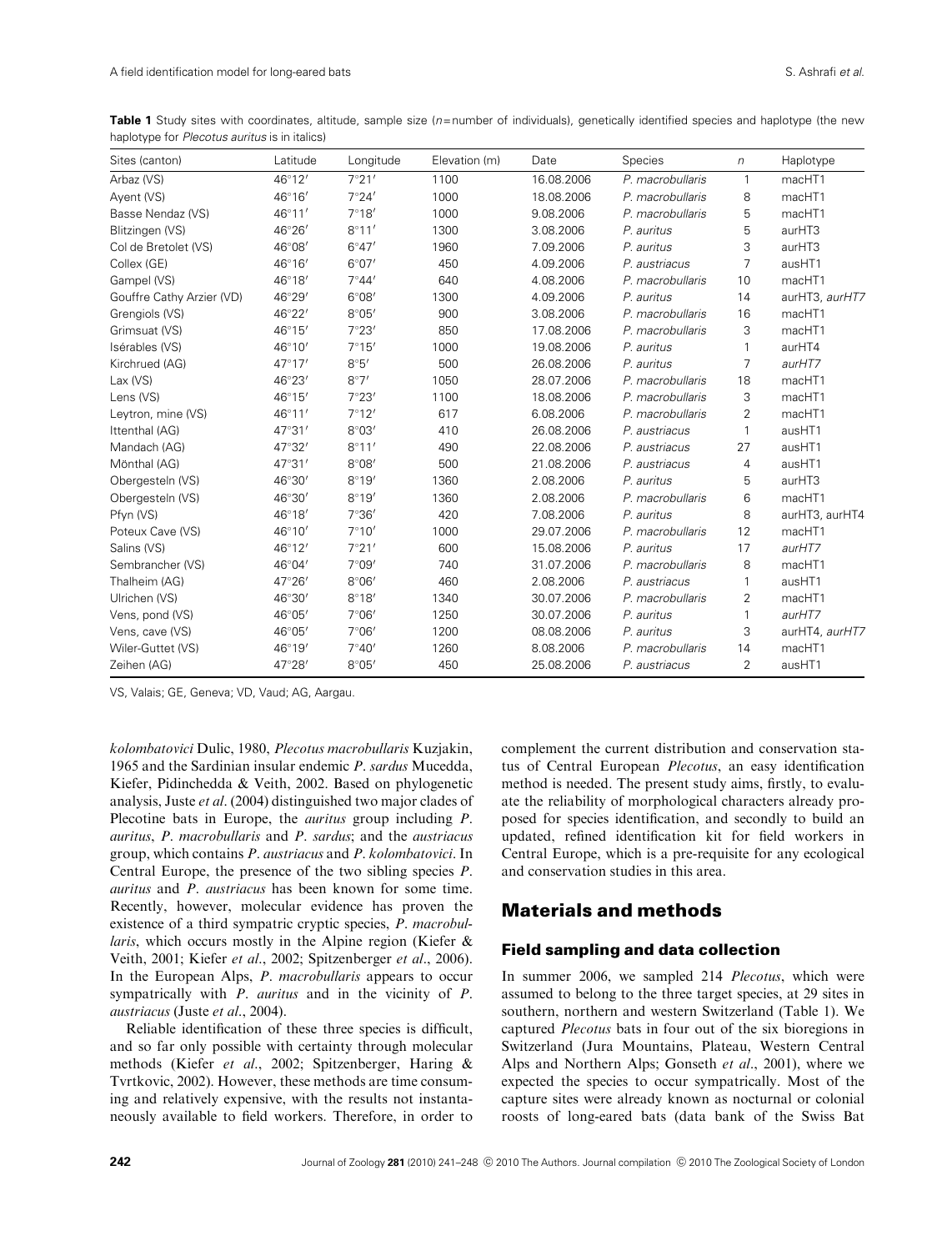Conservation centres). Sites were not randomly chosen, but were selected in order to obtain a representative, as far as possible balanced sample including all three species. Bats were captured using mist and hand nets, typically near entrances to roosts. In a few cases, we captured individuals on the wing above ponds or in the roost vicinity.

The following eight external measurements were taken from all captured adult individuals according to Dietz & Von Helversen (2004) and Tvrtkovic, Pavlinic & Haring (2005). We used either a dial caliper (accuracy 0.01 mm) to measure: length of forearm (FA), thumb length without claw (TH), tibia length (TIB) and hind foot without claw (HF); or a steel ruler (accuracy 0.5 mm) to measure: ear length (EARL), ear width (EARW), tragus length (TRAGL) and tragus width (TRAGW) (Appendix S1). Additionally, a number of qualitative characters were recorded: general fur colour, especially on the back (three levels: white brown, brown and grey), colour of fur on the throat (three levels: brown, brownish grey and whitish grey), penis shape (three levels: narrowing toward the end, club shape and cylindrical pointed at the tip), and the density and the position of hairs on the hind foot (three levels: long and upright hairs on the whole hind foot, long sticking hairs at toes and short hairs on toes). The presence of a triangular pad on the lower lip (TP) as well as the sex were also recorded. A biopsy punch (4 mm diameter) of the wing membrane was collected from all individuals and stored in ethanol for subsequent genetic analyses.

#### Molecular species identification

Skin samples were dissolved in lysing buffer and proteinase K at  $55^{\circ}$ C for 24 h. Total DNA was extracted from fresh skin tissue using a high pure PCR template preparation kit (Roche Diagnostics GmbH, Mannheim, Germany). DNA was extracted according to the protocol suggested by the manufacturer. PCR amplification to RNA was performed with primers, using standard procedures. The 550 bp fragment of the rRNA 16s gene was obtained using the primers L 15975 and 16425 (Wilkinson & Chapman, 1991). The PCR cycling procedure was as follows: denaturation step for 60 s at 95 °C, 39 cycles, primer annealing for 90 s at 55 °C and extension for 120 s at 72  $\degree$ C. PCR products were purified using the 'High pure PCR product purification kit' (Boehringer, Mannheim, Germany). The amplified gene fragments were sequenced using a capillary ABI prism 377 sequencer (Applied Biosystems, Darmstadt, Germany). Then, sequence alignments were carried out using DNA SEQUENCER and MEGA 3.1 software.

#### Morphometric species identification model

In order to identify the species based on morphological characteristics, we built a discriminant model on the prior genetically identified individuals (see Arlettaz, Ruedi & Hausser, 1991; Arlettaz et al., 1997a). We had to exclude four individuals from the dataset due to poor quality sequences from the molecular analysis. Therefore, we used the quantitative and qualitative morphometric measurements from 210 genetically identified individuals of all three species to create an identification model. Initially, a principal component analysis (PCA) was carried out on the eight quantitative variables to describe the overall multivariate structure of the dataset. Then, we used discriminant analysis (DA) and a multinomial logit (MNL) model to group individuals based on morphological characters. The analysis was performed using the program R 2.4.1 (R Development Core Team, 2006).

#### **DA**

We tested the assumptions of both multivariate normality and common variance–covariance matrix. Firstly, we performed a Mardia test, according to Timm (2002), for estimating multivariate normality, which revealed significant deviations from normality. We transformed the data using a Box–Cox transformation (Sokal & Rohlf, 1995), which still resulted in a deviation from normality. Therefore, eight outliers detected by the Mardia test were excluded from the dataset to obtain a normal distribution (Tabachnik & Fidell, 2001).

The assumption of a common variance–covariance matrix was tested with Box's M-test, using SYSTAT 10 software. In spite of slight covariance differences, most likely due to uneven sample sizes, we used both linear (LDA) and quadratic (QDA) discriminant analysis (see Wahl & Kronmal, 1977; Tabachnik & Fidell, 2001). The model was built using 80% of the data, with a subsequent cross validation conducted with the remaining 20% data to derive a misclassification rate. We performed both LDA and QDA, including the quantitative variables, to compare error rates of the two methods for the same dataset. Finally, the outliers excluded during the first step of the modelling procedure were tested in the model (see Tabachnik & Fidell, 2001).

#### **MNL model**

The model was built using all eight continuous and two categorical variables (sex and TP) using 80% of the dataset as training data and the remaining 20% for model validation. The modelling procedure excluded missing values, which caused four of the qualitative variables not being further considered. We used a stepwise search method based on the AIC criterion for selecting the best model (Faraway, 2006), with the better performing models being those with low AIC values.

# **Results**

#### Molecular species identification

All three Plecotus species were present in our sample: 104 Plecotus macrobullaris (84 $\frac{1}{2}$ , 20 $\frac{3}{2}$ ), 64 P. auritus (40 $\frac{1}{2}$ , 24 $\frac{3}{2}$ ) and 42 P. austriacus (25 $\frac{1}{2}$ , 17 $\frac{3}{2}$ ) (Table 1). At 24 sites, where several individuals were caught, we have the genetic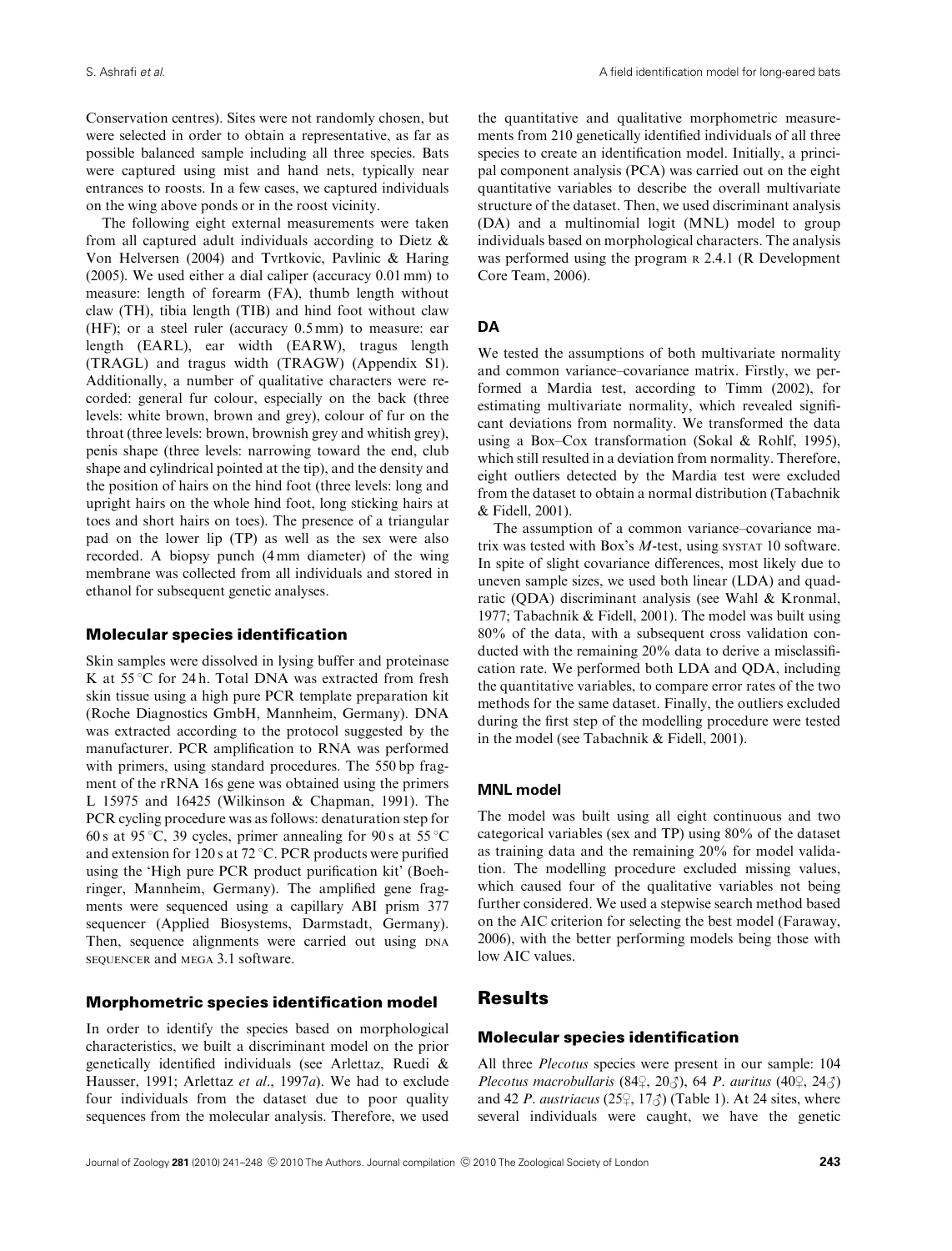

**Figure 1** Phylogenetic tree drawn from published haplotypes of the genus Plecotus in Europe, with Barbastella barbastellus acting here as an outgroup. Species found in this study are depicted with a diamond. Reference numbers in gene bank: macHT1 (AY 531628), aurHT1 (AF 629230), aurHT3 (AF 326106), aurHT4 (AF 529229) and ausHT1 (AY 134022).

evidence for the presence of mono-specific populations, except in Obergesteln (canton of Valais), where two nursery colonies of P. macrobullaris and P. auritus shared the same church attic. P. macrobullaris was found between 600 and 1360 m altitude in this study (Table 1). A phylogenetic analysis confirmed the identification of all three species in our sample, and showed the existence of three haplotypes of P. auritus, one haplotype of P. macrobullaris and one haplotype of *P. austriacus* (Fig. 1). All mitochondrial haplotypes except one were found in previous studies (Kiefer, 2007; Benda et al., 2004). Haplotype aurHT7 was recorded for the first time; it was found at four locations in three cantons (Table 1).

#### Biometric species identification

Qualitative traits did not reliably separate the three species. For example, we found an overlap in fur coloration from brown to grey in all three species, possibly reflecting different age classes. Also, the majority of individuals had some long and visible hairs on the feet and around the toes, rendering this identification criterion difficult to apply. Yet, P. macrobullaris was the only species to bear a TP, with almost 95% of individuals (98 out of 104) possessing this pad. Altogether, the qualitative characters did not allow a reliable species separation by applying the currently existing identification keys (Spitzenberger et al., 2006; Dietz, Von Helversen, & Nill, 2009) in the field.

Results of the PCA of the eight quantitative external characters showed that the first component explained 35.2% of the overall variance. This component was mostly correlated with variables expressing the body size like:FA, TIB, TRAGL and TRAGW. The second component explained 23.6% of the total variance and correlated mainly with size of extremities, including ears like:TH, HF, EARW and again TRAGW. The third component explained only 7% of variation and was thus disregarded. There was a large overlap between the three species in the multivariate space (Fig. 2). The low level of variance explained by the PCA further informs about weak correlations between single



**Figure 2** Relationship between first and second factors (PC) of a principal component analysis on eight external morphological characters. PC1 and PC2 explained 35.2 and 23.6% of the total variance, respectively. Untransformed data were used for the three species Plecotus austriacus (O), Plecotus macrobullaris  $(\Delta)$  and Plecotus  $auritus$  ( $\blacksquare$ ). The species groups are encompassed by polygons.

characters. Therefore, all eight variables were used for the DA.

#### **DA**

The comparison between cross validation results of both linear and quadratic DA showed similar error rates (Table 2). Therefore, the linear discriminant function was preferred because of its simpler form. Most of the specimens (97.5%, i.e. 39 out of 40) were correctly classified, with only one individual misclassified, which gives an error rate of 2.5%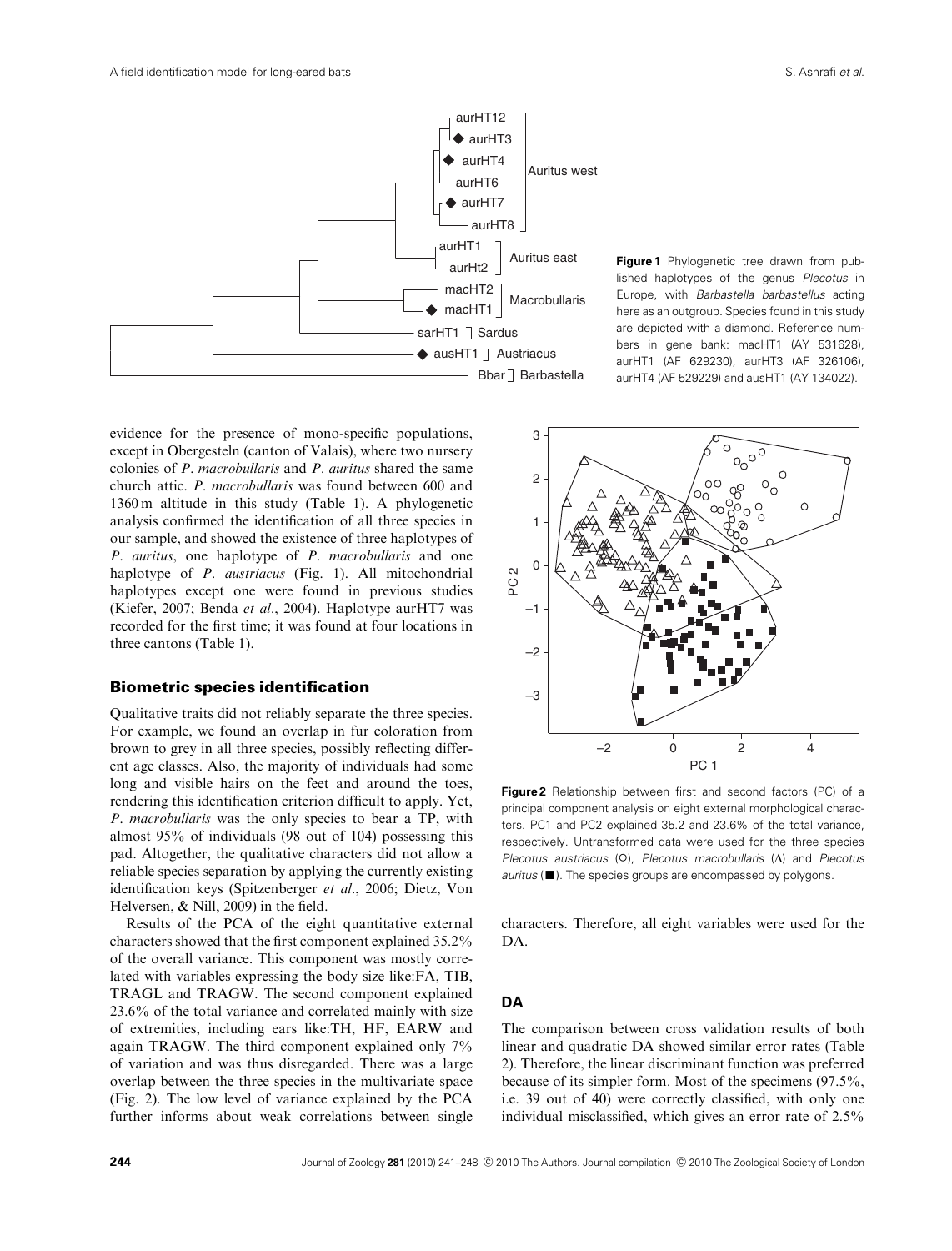| Actual species      | Predicted species |      |      |       |      |      |      |            |      |      |      |       |  |
|---------------------|-------------------|------|------|-------|------|------|------|------------|------|------|------|-------|--|
|                     | LDA               |      |      |       | QDA  |      |      | <b>MNL</b> |      |      |      |       |  |
|                     | Pmac              | Paur | Paus | Error | Pmac | Paur | Paus | Error      | Pmac | Paur | Paus | Error |  |
| Pmac                | 20                |      |      | 0.1   | 20   |      |      | 0.1        | 18   | っ    | 0    | 0.1   |  |
| Paur                | 0                 | 11   | 0    | 0     | 0    |      | 0    | 0          | 2    | 10   | 0    | 0.2   |  |
| Paus                | 0                 | 0    | 8    | 0     | 0    | 0    | 8    | 0          | 0    | 0    | 8    | 0     |  |
| Apparent error rate |                   |      |      | 0.017 |      |      |      | 0.017      |      |      |      | 0.09  |  |
| Overall error rate  |                   |      |      | 0.025 |      |      |      | 0.025      |      |      |      | 0.1   |  |

**Table 2** Classification tables obtained from linear discriminant analysis (LDA), quadratic discriminant analysis (QDA) and multinomial logit model (MNL) for Plecotus macrobullaris (Pmac), Plecotus auritus (Paur) and Plecotus austriacus (Paus)

Apparent error rates (misclassifications for each group, divided by the group sample size) and overall error rates of cross validation tests.



**Figure 3** Scatter plot of the scores of the linear discriminant factor 1 and 2 obtained from both training data (full symbols) and validating data (empty symbols) for the three species Plecotus austriacus (O), Plecotus macrobullaris ( $\Delta$ ) and Plecotus auritus ( $\square$ ). Species groups are enclosed by a polygon.

(Table 2). A scatter plot of the scores of the linear discriminant functions 1 (LD1) and 2 (LD2) shows a clear separation of P. austriacus from the other two species by the first discriminant function. Yet, P. macrobullaris and P. auritus overlap, with LD2 alone not allowing a correct separation (Fig. 3). The discriminant functions in Table 3 were used for calculating classification equations for the three species (an Excel file for species determination is provided as Appendix S2 in the supporting information). Species identity can be determined based on the species-specific function (out of the three functions) yielding the largest discriminant score. The outliers were also tested with the discrimination functions, resulting in only one of the eight outliers being misclassified. There was only one actual P. macrobullaris identified as P. austriacus, most likely due to mistakes in measuring the animal or bad data recording. This outcome anyway indicates a high model performance.

#### **MNL model**

Based on the AIC value, the stepwise search method elected a model including five variables: FA, TRAGL, EARW, HF and presence or absence of TP (Table 4). Cross validation results of the MNL model showed a larger error rate (10%, i.e. four individuals out of 40) for this model compared with the DA. Apparent and overall error rates of the three models are shown in Table 2.

### **Discussion**

This study shows that field identification of all three species of Plecotus bats within and around the Swiss Alps is possible with a high accuracy by applying a simple but powerful set of linear functions. In contrast, due to intermediate or often indistinct traits, no reliable identification could be achieved using the classical external characters which had been proposed in previous studies (Tvrtkovic et al., 2005; Spitzenberger et al., 2006; Dietz et al., 2009).

Our results confirm the presence of the cryptic species P. macrobullaris in the Swiss Alps (Kiefer & Veith, 2001; Juste et al., 2004) and evidence the syntopic (roost sharing) occurrence of P. macrobullaris and P. auritus. While mixed colonies of P. auritus and P. austriacus are well known (e.g. Beck & Schelbert, 1994), there is to our knowledge only one previous report of a mixed colony involving P. macrobullaris with another *Plecotus* species (*P. kolombatovici*; Croatia; Pavlinić, 2008). According to the principle of competitive exclusion (Hutchinson, 1957, 1978), sympatric distribution as well as shared nursery roosts of sibling species signify species-specific differentiation in resource utilization, insofar as this co-existence is stable, which is very likely here (Arlettaz, Perrin & Hausser, 1997b; Arlettaz, Godat & Meyer, 2000; Arlettaz, 1999).

The availability of accurate, rapid and cost-effective identification methods based on morphological characters easily assessed in the field – contrary to non-instantaneous and expensive genetic tools – is advantageous for any ecological, behavioural and conservational studies. The novel identification key proposed here for identifying Plecotus will facilitate the task of bat ecologists and conservationists within Switzerland and might be valid also for the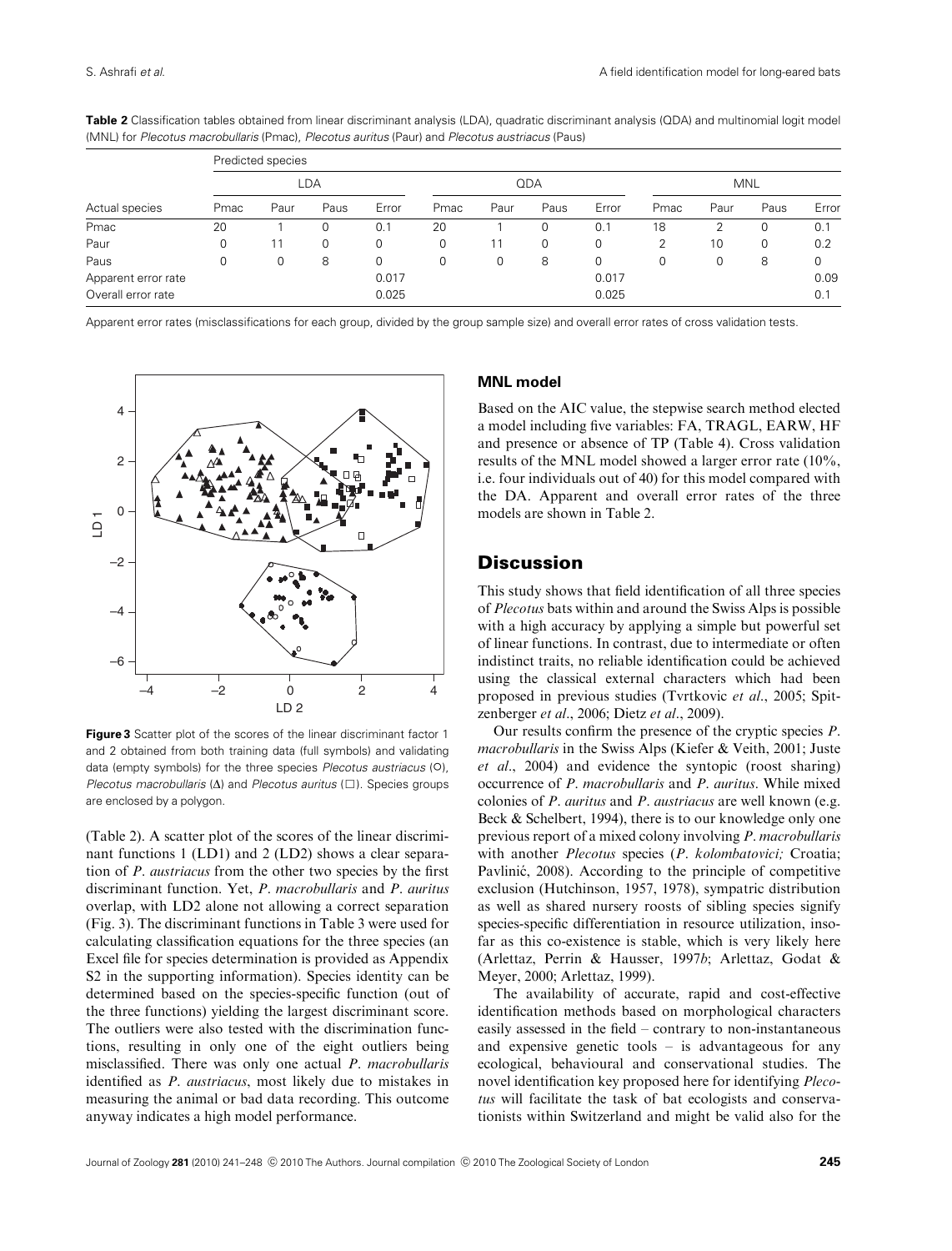**Table 3** Constants and classification coefficient functions for the three Plecotus species

|      | Constant   | FA     |        | TIB   | НF       | EARL  | EARW   | TRAGL  | <b>TRAGW</b> |
|------|------------|--------|--------|-------|----------|-------|--------|--------|--------------|
| Pmac | $-1373.50$ | 19.820 | 30.389 | .405  | $-0.737$ | 7.685 | 23.308 | 24.605 | 18.204       |
| Paur | $-1266.68$ | 18.691 | 32.405 | 7.230 | 2.124    | 7.226 | 22.122 | 22.453 | 14.415       |
| Paus | $-1281.60$ | 21.937 | 26.501 | 0.949 | $-5.166$ | 7.761 | 25.386 | 21.919 | 19.251       |

FA, length of forearm; TH, thumb length without claw; TIB, tibia length; HF, hind foot without claw; EARL, ear length; EARW, ear width; TRAG, tragus length and TRAGW, tragus width (see Appendix S2 in supporting information).

**Table 4** Multinomial logit model selection results with AIC, corrected AIC values and relative weights

| Model                                         | AIC value | AICc.    | Delta AICc | AIC weight |
|-----------------------------------------------|-----------|----------|------------|------------|
| $Species~FA + TRAGL + EARW + HF + factor(TP)$ | 27.8250   | 29.4087  | 0.0000     | 1.0000     |
| $Species~FA + EARW + HF + factor(TP)$         | 52.3060   | 53.4115  | 24.0027    | 0.0000     |
| $Species\sim TRAGL + EARW + HF + factor(TP)$  | 63.0838   | 64.1893  | 34.7805    | 0.0000     |
| $Species~FA + TRAGL + EARW + HF$              | 69 2416   | 70.3471  | 40.9384    | 0.0000     |
| $Species~FA + TRAGL + HF + factor(TP)$        | 82.4746   | 83.5801  | 54.1714    | 0.0000     |
| $Species~FA + TRAGL + EARW + factor(TP)$      | 128.6731  | 129.7786 | 100.3699   | 0.0000     |

EARW, ear width; FA, length of forearm; TP, triangular pad on the lower lip; TRAGL, tragus length.

rest of the European Alps. The qualitative characters proposed earlier did not work well in our study. For instance, the fur criteria proposed by Kiefer & Veith (2001: denser, longer and whiter throat fur in P. macrobullaris compared with P. austriacus and P. auritus) did not perform well in our study area. The same holds true for a whitish grey fur on the throat and belly reported for P. macrobullaris by Spitzenberger et al. (2002), Tvrtkovic et al. (2005) and Dietz et al. (2009). In our sample, only six out of 104 individuals of P. macrobullaris had this character. In contrast, a TP, another distinctive feature proposed to separate P. macrobullaris (e.g. Tvrtkovic et al., 2005; Dietz et al., 2009) was present in 95% of our P. macrobullaris. This character is thus partly discriminant: individuals harbouring a lip pad almost certainly belong to P. macrobullaris. However, it is not always easy to appraise the presence of a lip pad in all individuals, due to the variation in colour and shape of the triangle. Some field experience with Plecotus bats is necessary in this respect. Presence of long hair on the hind feet was also claimed to be a good criterion for species separation (e.g. Dietz et al., 2009) but our evaluation suggests that this character cannot confidently differentiate any of the three species, at least in our sample. In most cases, longer hairs were visible in *P. auritus* and shorter hairs in *P.* austriacus, while P. macrobullaris had somewhat intermediate hairs, but the judgment was never definitive. Tvrtkovic et al. (2005) suggested the use of a bivariate scatter plot of TH regressed against HF to separate Croatian P. auritus and P. austriacus. This did not work on our sample, which shows a considerable overlap (34%) between the two species (Fig. 4). Finally, Tvrtkovic et al. (2005) and Dietz et al. (2009) have suggested penis shape as a good character for separating the males of the three species (P. macrobullaris: cylindrical penis); P. auritus (penis narrowing toward the end); and P. austriacus (club-shaped penis). The observation of the few male specimens in our sample  $(n = 25)$  confirmed

![](_page_5_Figure_9.jpeg)

**Figure 4** Scatter plot of hind foot (HF) against thumb length (TH) from  $P$ lecotus auritus ( $\blacksquare$ ) and  $P$ lecotus austriacus ( $\lozenge$ ).

this, with 96% of individuals correctly identified. However, penis shape is not very helpful for assessing the identity of nursery populations from which males are most of the time absent.

We conclude that there is no simple solution to achieve a reliable identification of long-eared bats within the alpine region of Switzerland; neither qualitative characters nor bivariate graphs offer a reliable alternative to multivariate approaches. While none of the already proposed identification characters are reliable, using them singly or in combination does not render a trustworthy recognition. Based on the multilinear combination of eight characters, we achieved a high probability (97.5%) of correct species classification.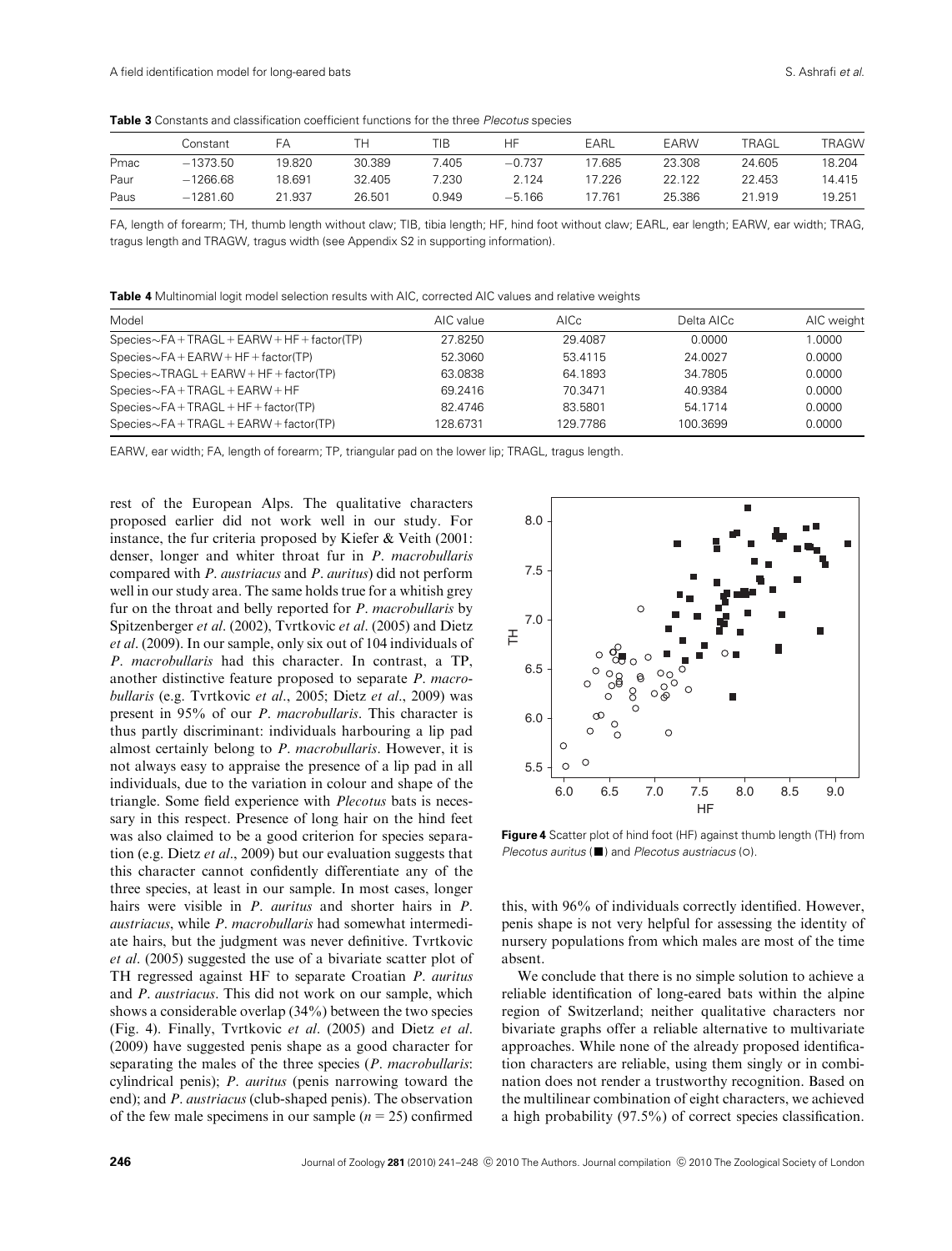By checking several individuals per colony, our method represents a major improvement compared with other methods proposed earlier on. As most colonies are monospecific, three individuals belonging to the same species increase the probability of a correct identification to more than 99%. Our discriminant functions will greatly facilitate the field identification of Plecotus bats within and around the Swiss Alpine region. The validation of this method in the rest of the Alps and Central Europe has to be verified. These are crucial steps paving the way for future investigations of long-eared bats' distribution, ecology and conservation.

# Acknowledgments

We thank A. Beck, A. Sierro, C. Schönbächler and N. Hammouti for their support with the extensive field and laboratory work. We are also grateful to F. Abadi, J. P. Airoldi and M. Menz for their help with data analysis and English editing. We acknowledge the helpful suggestions by two anonymous reviewers.

# References

- Arlettaz, R. (1999). Habitat selection as a major resource partitioning mechanism between the two sympatric sibling bat species Myotis myotis and Myotis blythii. J. Anim. Ecol. 68, 460–471.
- Arlettaz, R., Godat, S. & Meyer, H. (2000). Competition for food by expanding pipistrelle bat populations (Pipistrellus pipistrellus) might contribute to the decline of lesser horseshoe bats (Rhinolophus hipposideros). Biol. Conserv. 93, 55–60.
- Arlettaz, R., Perrin, N. & Hausser, J. (1997b). Trophic resource partitioning and competition between the two sibling bat species Myotis myotis and Myotis blythii. J. Anim. Ecol. 66, 897–911.
- Arlettaz, R., Ruedi, M. & Hausser, J. (1991). Field morphological identification of Myotis myotis and Myotis blythii (Chiroptera, Vespertilionidae): a multivariate approach. Myotis 29, 7–16.
- Arlettaz, R., Ruedi, M. & Hausser, J. (1993). Trophic ecology of two sibling and sympatric species of bats  $-Myotis$  myotis and  $Myotis blythii$  (Chiroptera, Vespertilionidae) – first results. Mammalia 57, 519–531.
- Arlettaz, R., Ruedi, M., Ibanez, C., Palmeirim, J. & Hausser, J. (1997a). A new perspective on the zoogeography of the sibling mouse-eared bat species  $Myotis$  myotis and  $Myotis$ blythii: morphological, genetical and ecological evidence. J. Zool. (Lond.) 242, 45–62.
- Beck, A. & Schelbert, B. (1994). Die Fledermäuse des Kantons Aargau – Verbreitung, Gefährdung und Schutz. Aarg. Naturf. Gesell. Mitt. 34, 1–64.
- Benda, P., Kiefer, A., Hanak, V. & Veith, M. (2004). Systematic status of African populations of long-eared bats, genus Plecotus (Mammalia: Chiroptera). Folia Zool. Monogr. 53, 1–47.
- Bontadina, F., Hotz, T., Gloor, S., Beck, A., Lutz, M. & Mühlethaler, E. (1997). Schutz von Jagdgebieten von Rhinolophus ferrumequinum. Umsetzung der Ergebnisse einer Telemetrie-Studie in einem Alpental der Schweiz. In Zur Situation der Hufeisennasen in Europa: 33–39. Ohlendorf, B. (Ed.). Berlin: IFA.
- Bontadina, F., Schofield, H. & Naef-Daenzer, B. (2002). Radio-tracking reveals that lesser horseshoe bats (Rhinolophus hipposideros) forage in woodland. J. Zool. (Lond.) 258, 281–290.
- Ceballos, G. & Ehrlich, P.R. (2009). Discoveries of new mammal species and their implications for conservation and ecosystem services. Proc. Natl. Acad. Sci.USA 106, 3841–3846.
- Dietrich, S., Szameitat, D.P., Kiefer, A. & Schnitzler, H.U. (2006). Echolocation signals of Plecotine bat, Plecotus macrobullaris Kuzyakin, 1965. Acta Chiropt. 8, 465–475.
- Dietz, C. & Von Helversen, O. (2004). Illustrated Identification Key to the Bats of Europe, 1st edn. Tuebingen: Available at [http://www.unituebingen.de/tierphys/Kontakt/](http://www.unituebingen.de/tierphys/Kontakt/mitarbeiter_seiten/dietz.htm) [mitarbeiter\\_seiten/dietz.htm](http://www.unituebingen.de/tierphys/Kontakt/mitarbeiter_seiten/dietz.htm) (accessed 25 June 2005).
- Dietz, C., Von Helversen, O. & Nill, D. (2009). Bats of Britiain, Europe and Northwest Africa. London: A & C Black Publishers Ltd.
- Entwistle, A.C., Racey, P.A. & Speakman, J.R. (1996). Habitat exploitation by a gleaning bat, Plecotus auritus. Philosophical transactions of the royal society B. Biol. Sci. 351, 921–931.
- Faraway, J.J. (2006). Extending the linear model with R, generalized linear, mixed effects and nonparametric regression models. Boca Raton: Chapman & Hall.
- Gonseth, Y., Wohlgemuth, T., Sansonnes, B. & Buttler, A. (2001). Die biogeographischen Regionen der Schweiz. Erläuterungen und Einteilungsstandard. Bern: Bundesamt für Umwelt, Wald und Landschaft, pp. 48.
- Harris, S.L., Brooke, S.M., Jones, G., Hutson, A.M., Racey, P.A., Aegerter, J., Smith, G.C., McElhinney, L.M. & Fooks, A.R. (2006). European bat lyssaviruses: distribution, prevalence and implications for conservation. Biol. Conserv. 131, 193–210.
- Hutchinson, G.E. (1957). Concluding remarks. Cold Spring Harbor Symp. Quant. Biol. 22, 415–427.
- Hutchinson, G.E. (1978). An introduction to population ecology. New Haven: Yale University Press.
- IUCN. (2009). IUCN Red List of Threatened Species. Version 2009.2.. Gland: IUCN. Available at [http://www.iucnre](http://www.iucnredlist.org)[dlist.org](http://www.iucnredlist.org) (accessed 4 January 2010).
- Jones, G. (1997). Acoustic signals and speciation: the roles of natural and sexual selection in the evolution of cryptic species. Adv. Stud. Behav. 26, 317–354.
- Juste, J., Ibàñez, C., Muñoz, D., Trujillo, D., Benda, P., Karatas, A. & Ruedi, M. (2004). Mitochondrial phylogeography of the long-eared bats (Plecotus) in the mediterranean palaearctic and Atlantic Islands. Mol. Phylogenet. Evol. 31, 1114–1126.